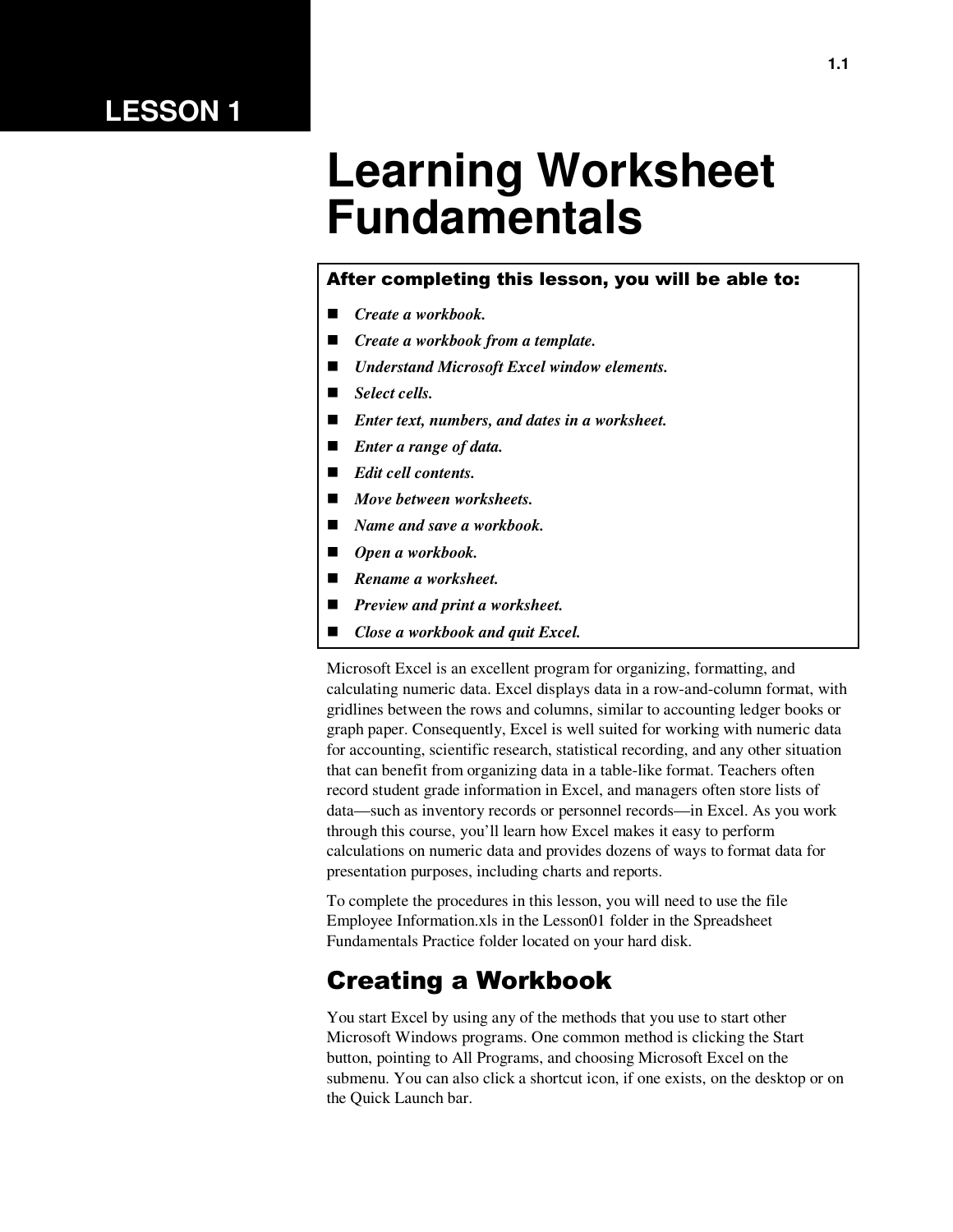Each open workbook is represented on an Excel button on the taskbar. It's easy to click a button to display a different workbook. If you have many open applications, each application has a button on which can be found a list of open files.

When you start Excel, a blank **workbook**, titled Book1, opens by default. A workbook is a file that can contain multiple **worksheets***.* In turn, a worksheet is a grid of rows and columns in which you can enter data. For example, you might create four budget worksheets in a single workbook, with each worksheet containing a budget for one quarter of the upcoming fiscal year. If you're a teacher using Excel, you might create grading worksheets in the same workbook, with each worksheet storing grade records for a semester of the same class. As you can see, a workbook allows you to assemble worksheets that contain related data. After you create a workbook, you can save it as a single file on your hard disk.

In this exercise, you start Excel, create a standard workbook, and close the workbook.

**1** On the Windows taskbar, click the Start button, point to All Programs, and click Microsoft Excel. Excel opens with Book1 ready for you to use.



**2** In the New section of the New Workbook task pane, click Blank Workbook.

Excel creates a workbook called Book2 and the task pane disappears.

**3** On the File menu, click Close. Excel closes Book2, and Book1 reappears. Keep this file open for the next exercise.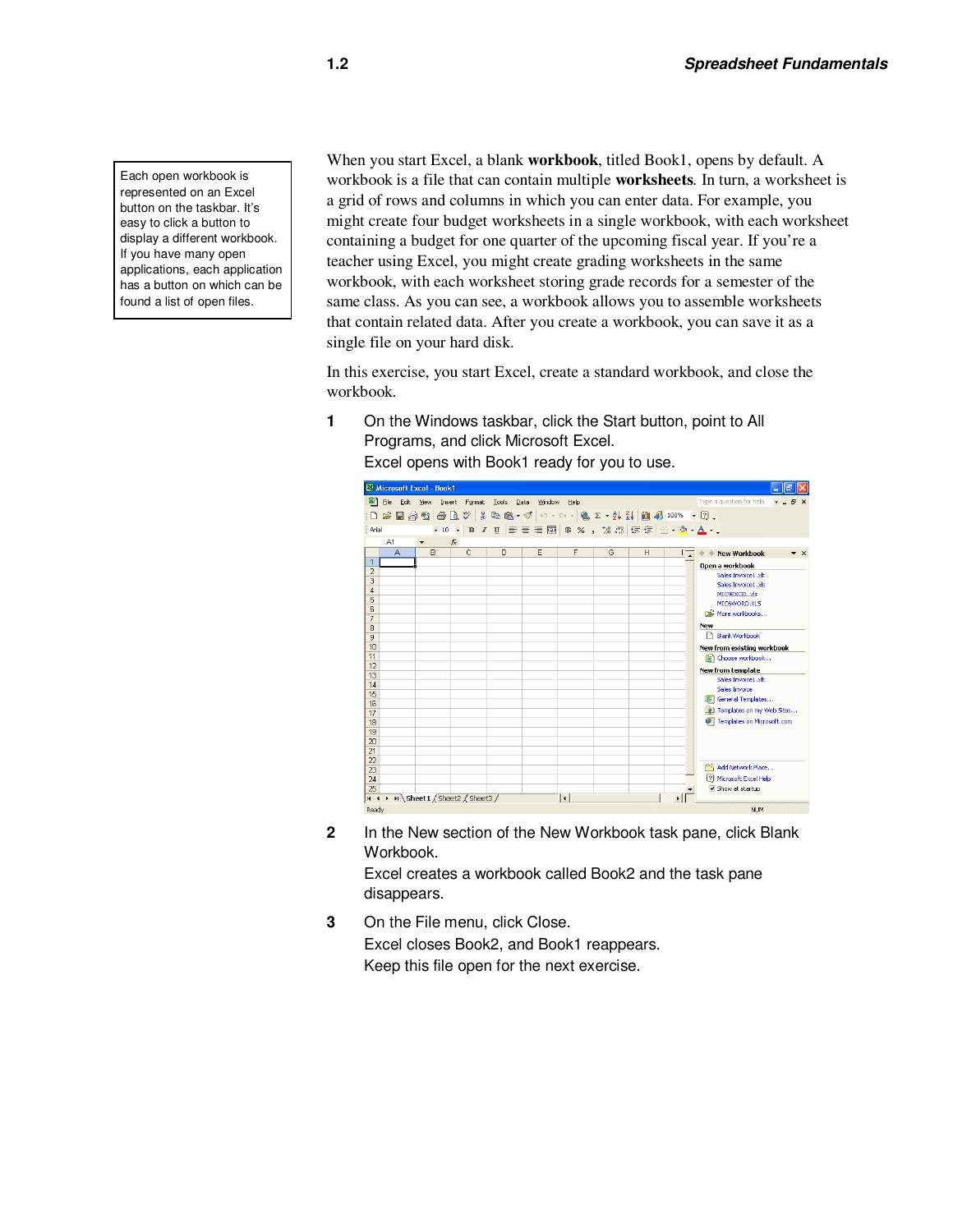#### Creating a Workbook from a Template

If you need another blank workbook, you can create one at any time, even if you already have a workbook open. Excel also provides **templates** that let you create workbooks already set up to track certain kinds of data, such as invoice and purchase-order information. To create a workbook based on a template, on the File menu, click New, which opens the New Workbook task pane. Under the New from template section, choose General Templates.



From the Templates dialog box, you can choose the Spreadsheet Solutions tab or the Business Planner Templates tab and then select one of the templates shown.

#### Understanding Window Elements

Many elements in the Excel window are similar to those in windows of other Windows programs. The graphic on the following page points out the most important parts of Excel, the last two of which were new in Excel 2002: the workbook window, the main menu bar, the formula bar, the Standard and Formatting toolbars, the Ask A Question box, and the task pane.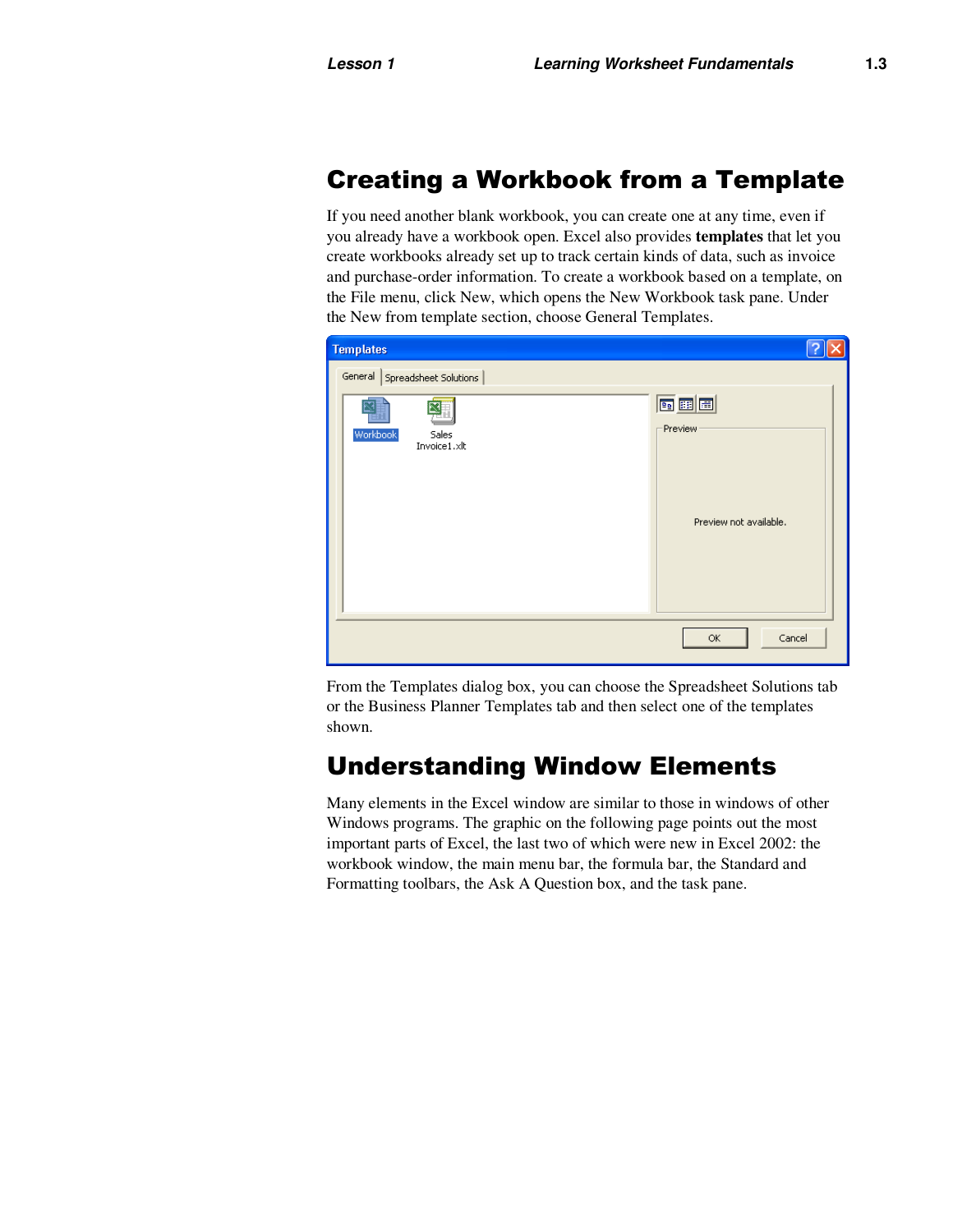

The following table describes the elements in the Excel window.

| <b>Element</b>     | <b>Description</b>                                                                                                                                                                       |  |  |  |  |
|--------------------|------------------------------------------------------------------------------------------------------------------------------------------------------------------------------------------|--|--|--|--|
| Title bar          | Identifies the current program and the<br>name of the current workbook.                                                                                                                  |  |  |  |  |
| Menu bar           | Lists the names of the menus in Excel.                                                                                                                                                   |  |  |  |  |
| <b>Toolbars</b>    | Give you quick access to functions that<br>you use frequently, such as formatting,<br>aligning, and totaling cell entries. The<br>Standard and Formatting toolbars appear<br>by default. |  |  |  |  |
| Name Box           | Displays the address of the active cell.                                                                                                                                                 |  |  |  |  |
| Formula Bar        | Displays the contents of the active cell.                                                                                                                                                |  |  |  |  |
| Task pane          | Lets you open files, paste data from the<br>Clipboard, create blank workbooks, and<br>create Excel workbooks based on existing<br>files.                                                 |  |  |  |  |
| Ask A Question box | Displays the help topics that match your<br>request, when you type a question in the<br>box.                                                                                             |  |  |  |  |
| Status bar         | Displays information about a selected<br>command. It also indicates the status (on<br>or off) of the Caps Lock and Num Lock<br>keys.                                                     |  |  |  |  |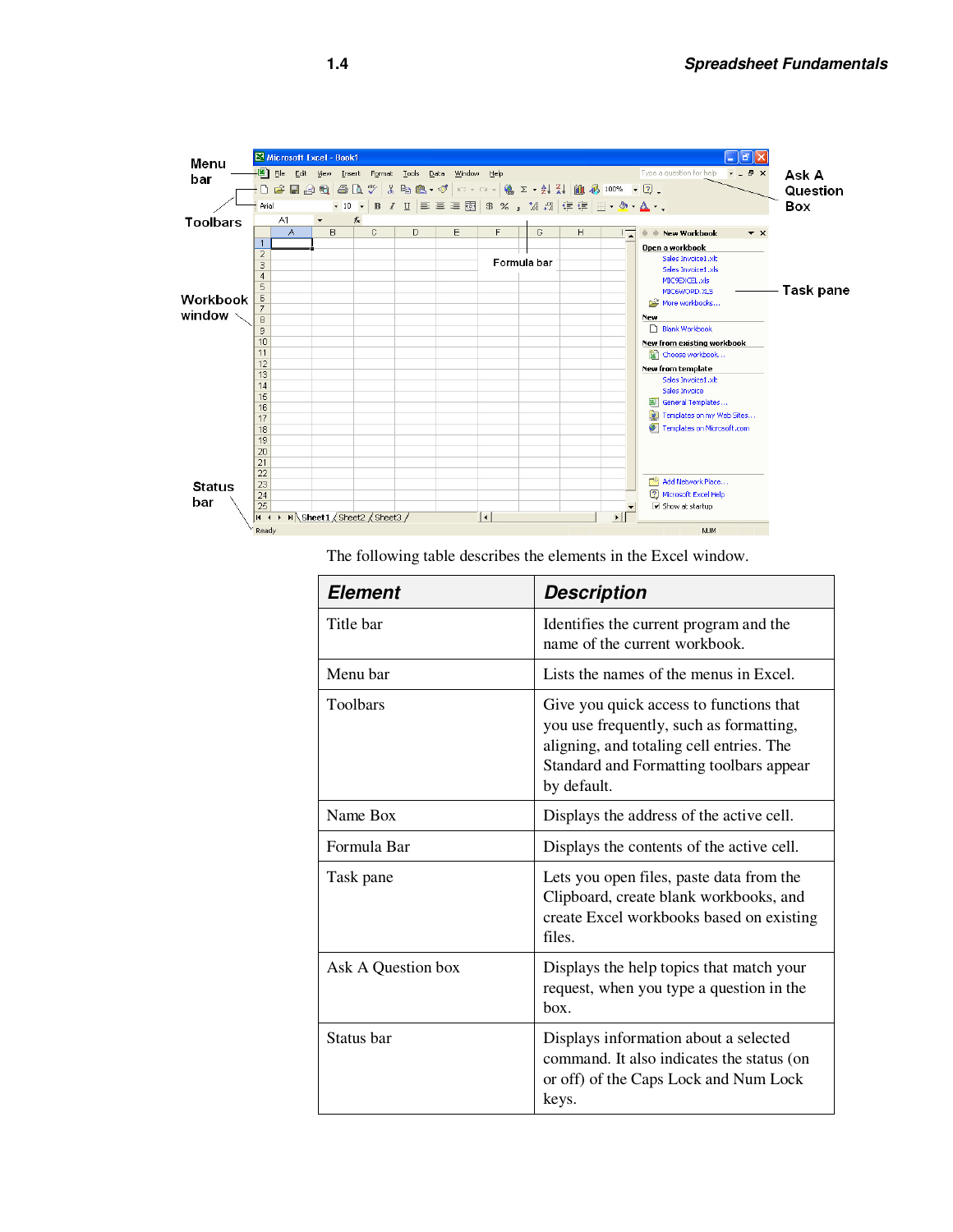| Scroll bars                     | Include a vertical and a horizontal scroll<br>bar and four scroll arrows, each of which<br>is used to display different areas of the<br>worksheet.                                                                                                                                                                                       |
|---------------------------------|------------------------------------------------------------------------------------------------------------------------------------------------------------------------------------------------------------------------------------------------------------------------------------------------------------------------------------------|
| Select All button               | Selects every cell in a worksheet.                                                                                                                                                                                                                                                                                                       |
| Sheet tabs                      | Let you display worksheets in the open<br>workbook.                                                                                                                                                                                                                                                                                      |
| Worksheet                       | A grid of vertical columns (identified by<br>alphabetic characters) and horizontal rows<br>(identified by numeric digits). Columns<br>and rows intersect to form cells. Each cell<br>can be identified by a full-cell reference,<br>or address, consisting of the column and<br>row coordinates of that cell—for example,<br><b>B</b> 3. |
| Active cell                     | The cell, designated by a thick border,<br>which will be affected when you type or<br>edit data.                                                                                                                                                                                                                                         |
| Minimize button                 | Minimizes the window to a button on the<br>taskbar.                                                                                                                                                                                                                                                                                      |
| Maximize/Restore Down<br>button | Toggles (switches back and forth) between<br>maximizing a window and restoring a<br>window to its previous size.                                                                                                                                                                                                                         |
| Close button                    | Closes the window on which the button<br>appears.                                                                                                                                                                                                                                                                                        |
| ScreenTip                       | A small pop-up box that displays the name<br>of an object or toolbar button if you point<br>to it with the mouse pointer.                                                                                                                                                                                                                |

A great advantage of the **task pane** is that it groups many common actions, such as opening or creating new files, in one place and lets you perform them with a single mouse click. The only drawback of the task pane is that it takes up valuable screen space. Fortunately, you can show or hide the task pane easily. On the View menu, click Task Pane; Excel hides the task pane if it is currently displayed or shows it if it is currently hidden.

The benefit of placing the Ask A Question box in the main Excel window is that you can quickly and easily get help while your question is fresh in your mind, without adding any steps that might distract you from your question. With this feature you no longer have to go to the Help menu or Office Assistant when you need help.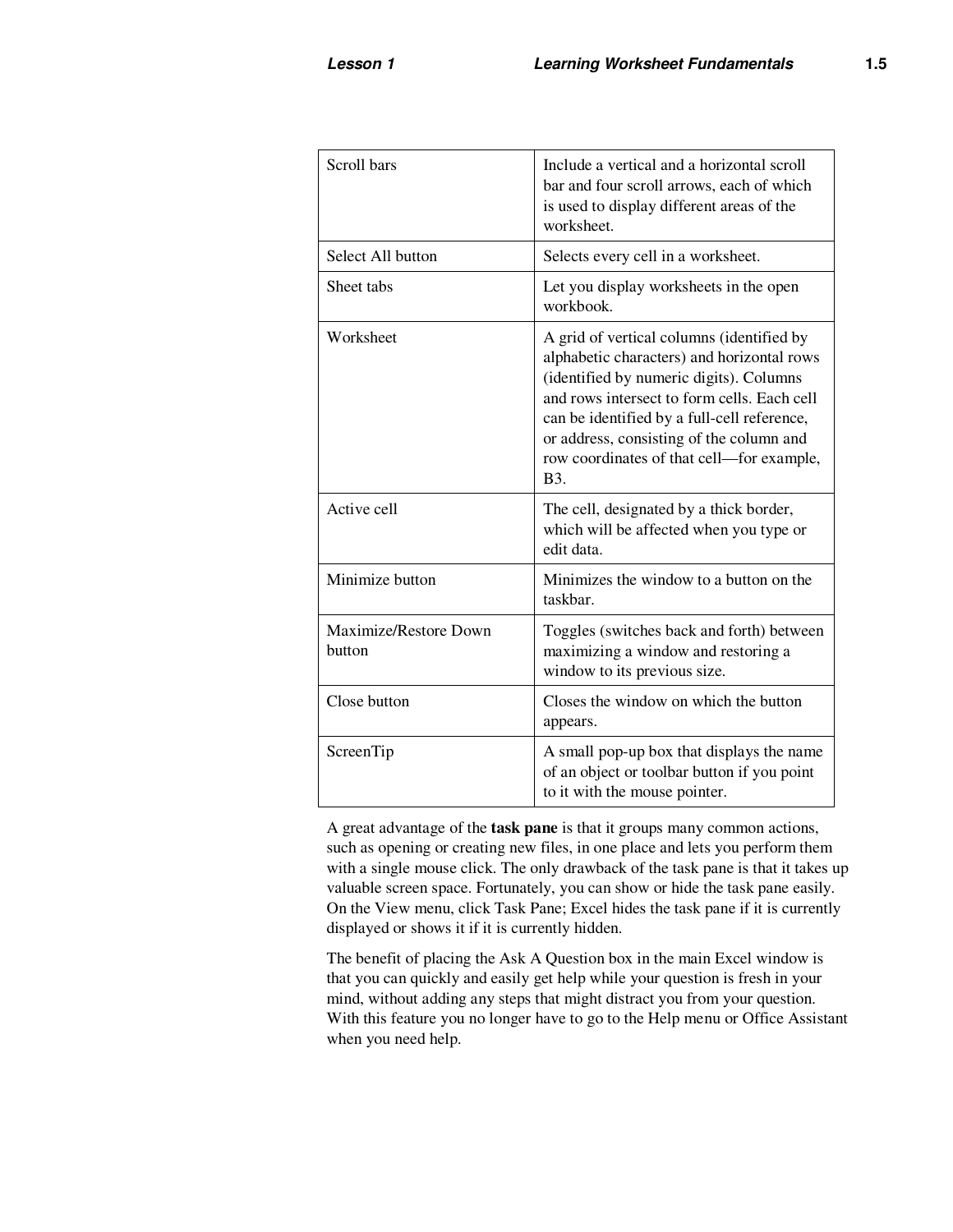In this exercise, you work with Excel window elements.

**1** Point to the Chart Wizard button on the Standard toolbar for a few seconds.

A ScreenTip appears, displaying the words Chart Wizard.

**2** Point to the Name Box, which contains the cell address A1. A ScreenTip appears, displaying the title Name Box.

|                |    | Microsoft Excel - Book1 |   |    |   |  |   |                                                                                                                                                                                                                                                                                                                                                                                                                                                                                                                       |
|----------------|----|-------------------------|---|----|---|--|---|-----------------------------------------------------------------------------------------------------------------------------------------------------------------------------------------------------------------------------------------------------------------------------------------------------------------------------------------------------------------------------------------------------------------------------------------------------------------------------------------------------------------------|
|                |    |                         |   |    |   |  |   | 图 File Edit View Insert Format Tools Data Window                                                                                                                                                                                                                                                                                                                                                                                                                                                                      |
|                |    |                         |   |    |   |  |   | $\left\vert \right\vert$ ) $\left\vert \right\vert$ $\left\vert \right\vert$ $\left\vert \right\vert$ $\left\vert \right\vert$ $\left\vert \right\vert$ $\left\vert \right\vert$ $\left\vert \right\vert$ $\left\vert \right\vert$ $\left\vert \right\vert$ $\left\vert \right\vert$ $\left\vert \right\vert$ $\left\vert \right\vert$ $\left\vert \right\vert$ $\left\vert \right\vert$ $\left\vert \right\vert$ $\left\vert \right\vert$ $\left\vert \right\vert$ $\left\vert \right\vert$ $\left\vert \right\vert$ |
| Arial          |    |                         |   |    |   |  |   | $\cdot$ 10 $\cdot$ B $I$ U $\equiv$ $\equiv$ $\equiv$ $\equiv$                                                                                                                                                                                                                                                                                                                                                                                                                                                        |
|                | A1 |                         |   | f. |   |  |   |                                                                                                                                                                                                                                                                                                                                                                                                                                                                                                                       |
|                |    | Name Box                | B |    | С |  | D | F                                                                                                                                                                                                                                                                                                                                                                                                                                                                                                                     |
| 1              |    |                         |   |    |   |  |   |                                                                                                                                                                                                                                                                                                                                                                                                                                                                                                                       |
| $\frac{2}{3}$  |    |                         |   |    |   |  |   |                                                                                                                                                                                                                                                                                                                                                                                                                                                                                                                       |
|                |    |                         |   |    |   |  |   |                                                                                                                                                                                                                                                                                                                                                                                                                                                                                                                       |
| $\overline{4}$ |    |                         |   |    |   |  |   |                                                                                                                                                                                                                                                                                                                                                                                                                                                                                                                       |
| 5              |    |                         |   |    |   |  |   |                                                                                                                                                                                                                                                                                                                                                                                                                                                                                                                       |

**3** Click the Toolbar Options button at the end of the Formatting toolbar.

A menu with options appears.

|                | Microsoft Excel - Book1 |           |                                 |   |   |      |   |                                                                                                                                                                                                                                                                                                                                                                                                                                                                 |
|----------------|-------------------------|-----------|---------------------------------|---|---|------|---|-----------------------------------------------------------------------------------------------------------------------------------------------------------------------------------------------------------------------------------------------------------------------------------------------------------------------------------------------------------------------------------------------------------------------------------------------------------------|
|                | 图 File                  | Edit View | Insert Format Tools Data Window |   |   | Help |   | Type a questic                                                                                                                                                                                                                                                                                                                                                                                                                                                  |
|                |                         |           |                                 |   |   |      |   | $\left\Vert \mathbf{D}\right\Vert$ . The set of $\left\Vert \mathbf{D}\right\Vert$ , $\left\Vert \mathbf{D}\right\Vert$ , $\left\Vert \mathbf{D}\right\Vert$ , $\left\Vert \mathbf{D}\right\Vert$ , $\left\Vert \mathbf{D}\right\Vert$ , $\left\Vert \mathbf{D}\right\Vert$ , $\left\Vert \mathbf{D}\right\Vert$ , $\left\Vert \mathbf{D}\right\Vert$ , $\left\Vert \mathbf{D}\right\Vert$ , $\left\Vert \mathbf{D}\right\Vert$ , $\left\Vert \mathbf{D}\right$ |
| Arial          |                         |           |                                 |   |   |      |   |                                                                                                                                                                                                                                                                                                                                                                                                                                                                 |
|                | A1                      |           | $f_x$                           |   |   |      |   | Show Buttons on One Row                                                                                                                                                                                                                                                                                                                                                                                                                                         |
|                |                         | B         | C                               | Ð | F |      | G |                                                                                                                                                                                                                                                                                                                                                                                                                                                                 |
|                |                         |           |                                 |   |   |      |   | Add or Remove Buttons *                                                                                                                                                                                                                                                                                                                                                                                                                                         |
| $\overline{2}$ |                         |           |                                 |   |   |      |   |                                                                                                                                                                                                                                                                                                                                                                                                                                                                 |
| 3              |                         |           |                                 |   |   |      |   |                                                                                                                                                                                                                                                                                                                                                                                                                                                                 |

**4** Point to the Add or Remove Buttons command. A menu with additional commands appears.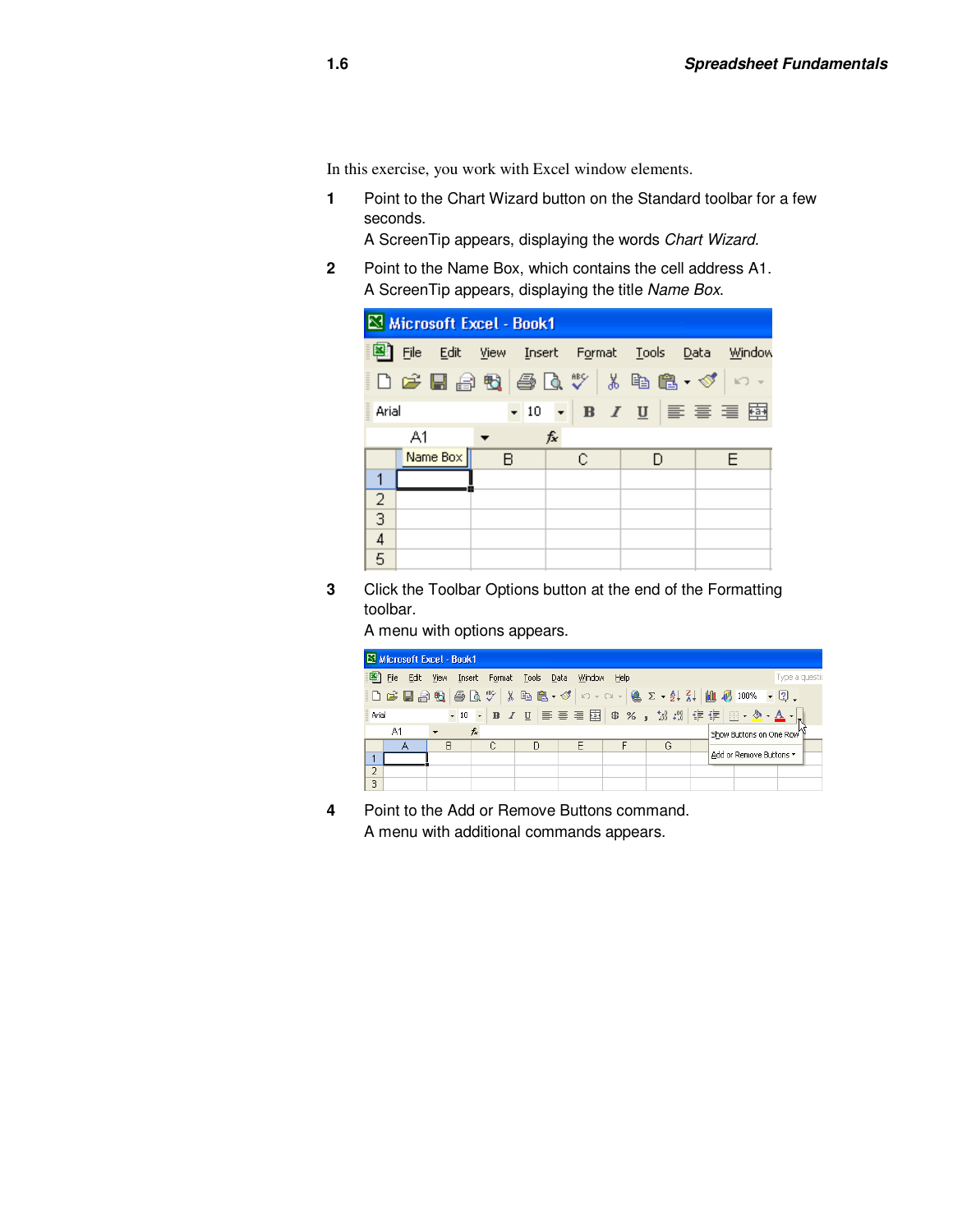

**5** Point to Formatting on the submenu.

A menu with the formatting button options appears.

**6** Position your mouse pointer over each newly displayed toolbar button.

A ScreenTip appears to explain each button.

**7** When you are done, click somewhere outside of the open menus to close the menus. Keep this file open for the next exercise.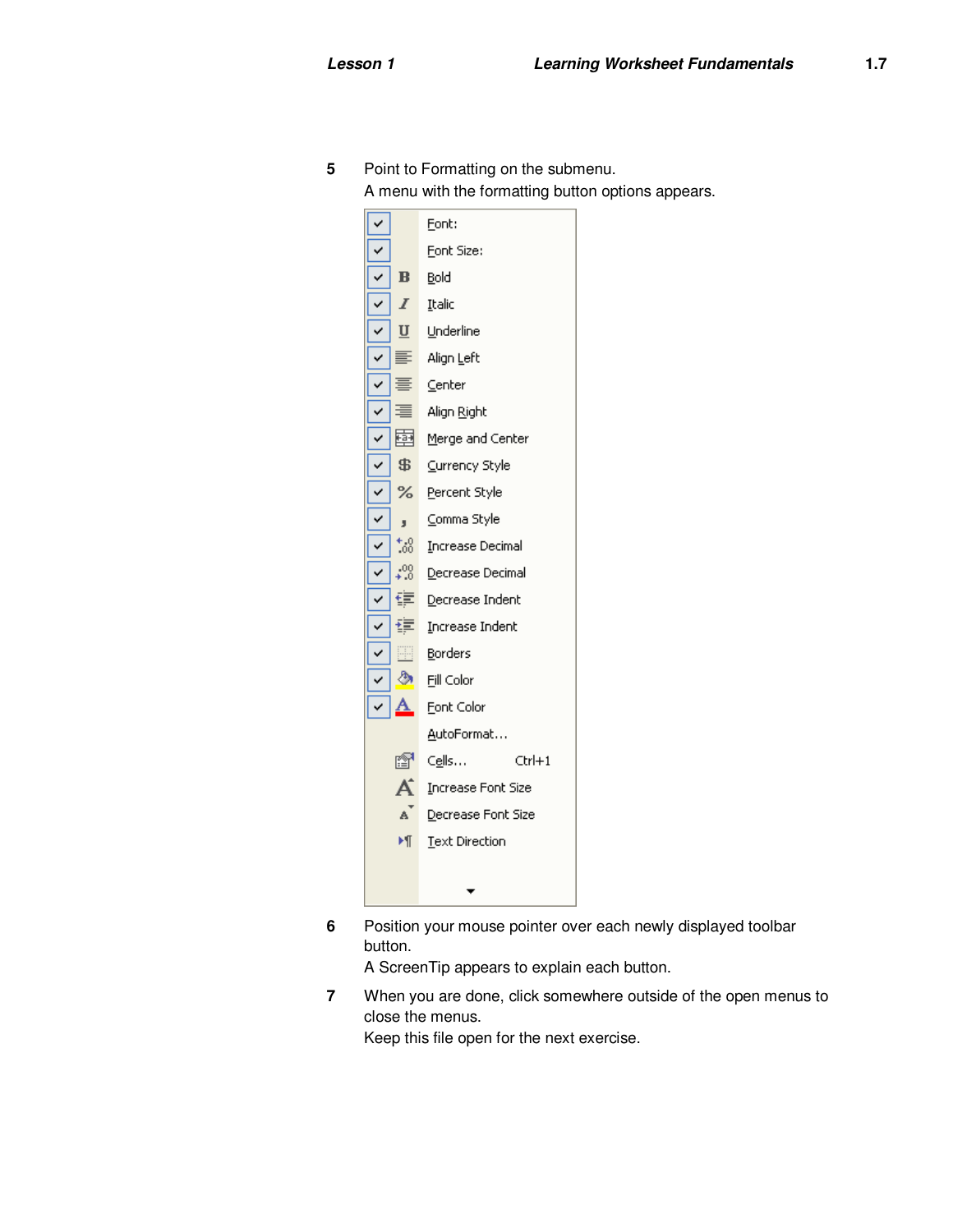### Selecting Cells

Before you can enter data into a worksheet, you must identify the **cell** (the intersection of a row and a column) in which you want to put the data. This is known as **selecting** the cell. You can select a single cell, a row, a column, and groups of adjacent and nonadjacent cells.

To select a single cell, simply click that cell. When a cell is selected, a black border surrounds it, and that cell becomes the **active cell**, as shown in the following illustration.



You can select all of the cells in a worksheet by clicking the Select All button at the top-left corner of the worksheet.



You can select a single row or column in a worksheet by clicking the corresponding row or column selector.

|                 | А | B | c | n | E |
|-----------------|---|---|---|---|---|
| 1               |   |   |   |   |   |
| $\overline{c}$  |   |   |   |   |   |
| $\overline{3}$  |   |   |   |   |   |
| $\overline{4}$  |   |   |   |   |   |
| $\overline{5}$  |   |   |   |   |   |
| $6\overline{6}$ |   |   |   |   |   |
| 7               |   |   |   |   |   |
| 8               |   |   |   |   |   |
| $\overline{9}$  |   |   |   |   |   |
| 10              |   |   |   |   |   |
| 11              |   |   |   |   |   |
| 12              |   |   |   |   |   |

When you select a cell, the text on its row selector (the gray button at the left end of its row) and its column selector (the gray button at the top of its column) appears in bold. That feature makes it easier to see the row and column "coordinates" of the selected cell. In addition, the cell address appears in the Name Box.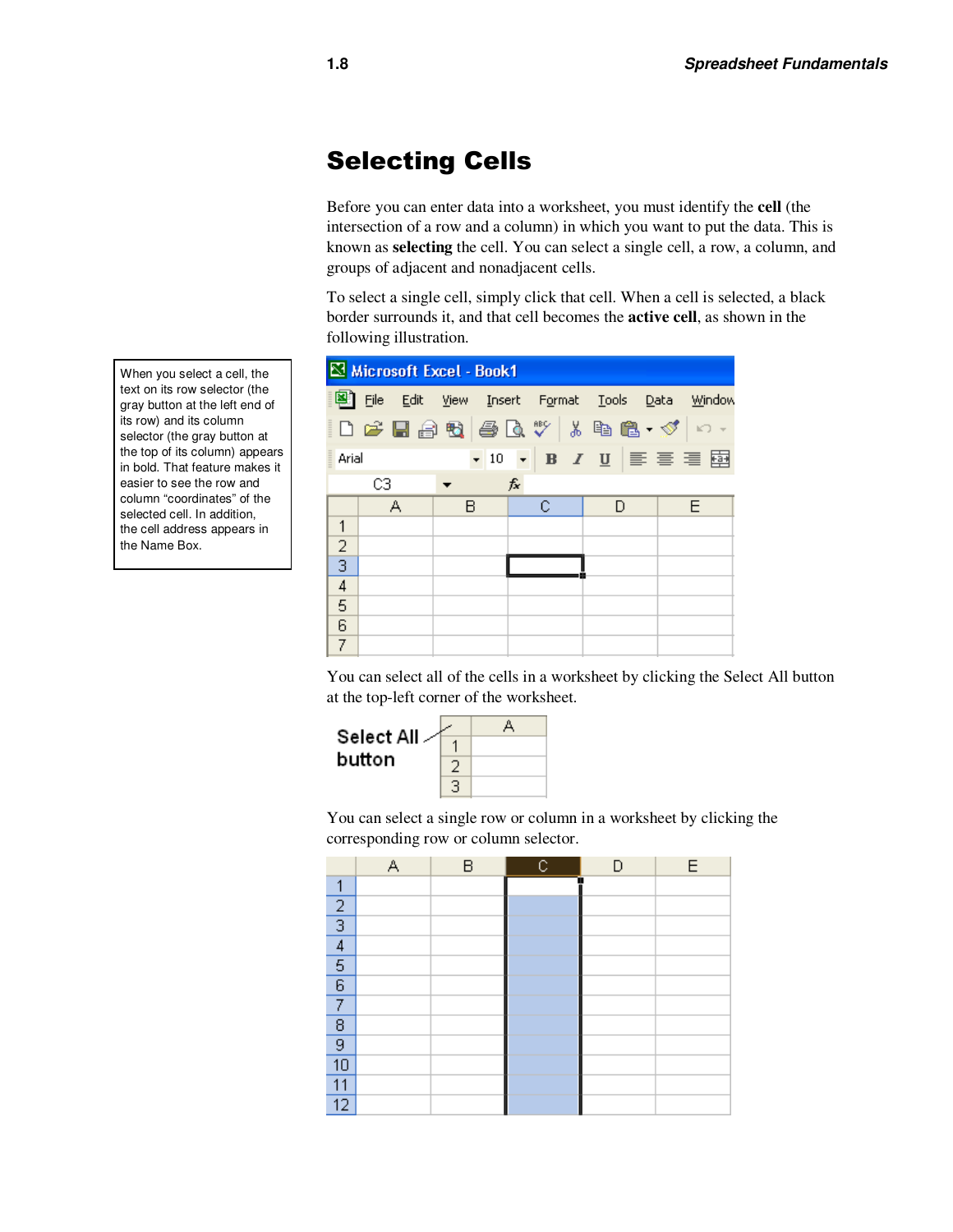In this exercise, you select an entire row and an entire column in the current worksheet.

- **1** Click the column selector for column D. Column D is selected.
- **2** Click the row selector for row 1. Row 1 is selected.
- **3** Click the column selector for column B, and drag the mouse pointer to the column selector for column E. The columns are selected.
- **4** Click any cell in column G. Columns B, C, D, and E are deselected. Keep this file open for the next exercise.

#### Selecting a Range of Cells

A **range** is normally identified by the references for its first and last cells with a colon between them. For example, the vertical range extending from cell A1 to cell A9 is identified as A1:A9. Likewise, the horizontal range extending from cell C3 to cell G3 is identified as C3:G3. Ranges that extend across a block of columns and rows are identified by the addresses for the cells in the top-left and bottom-right corners of that block (C5:F9), as shown in the following illustration.

|    | R |  |  | G |
|----|---|--|--|---|
|    |   |  |  |   |
| 2  |   |  |  |   |
| 3  |   |  |  |   |
| 4  |   |  |  |   |
| 5  |   |  |  |   |
| 6  |   |  |  |   |
| ⇁  |   |  |  |   |
| 8  |   |  |  |   |
| 9  |   |  |  |   |
| 10 |   |  |  |   |

You select a range of cells by dragging the mouse pointer over the cells. When you select a range of cells, the first cell chosen becomes the active cell. The active cell is white, and the range of cells is blue.

In this exercise, you select a group of adjacent cells in the current worksheet.

**1** Click cell E3, hold down the mouse button, drag the mouse pointer down to cell E12, and release the mouse button. The range E3:E12 is selected, and E3 remains the active cell.

Another way to select a range of columns is to click the first column selector in the range, hold down the Shift key, and then click the last column selector in the range. The same method works for selecting a range of rows.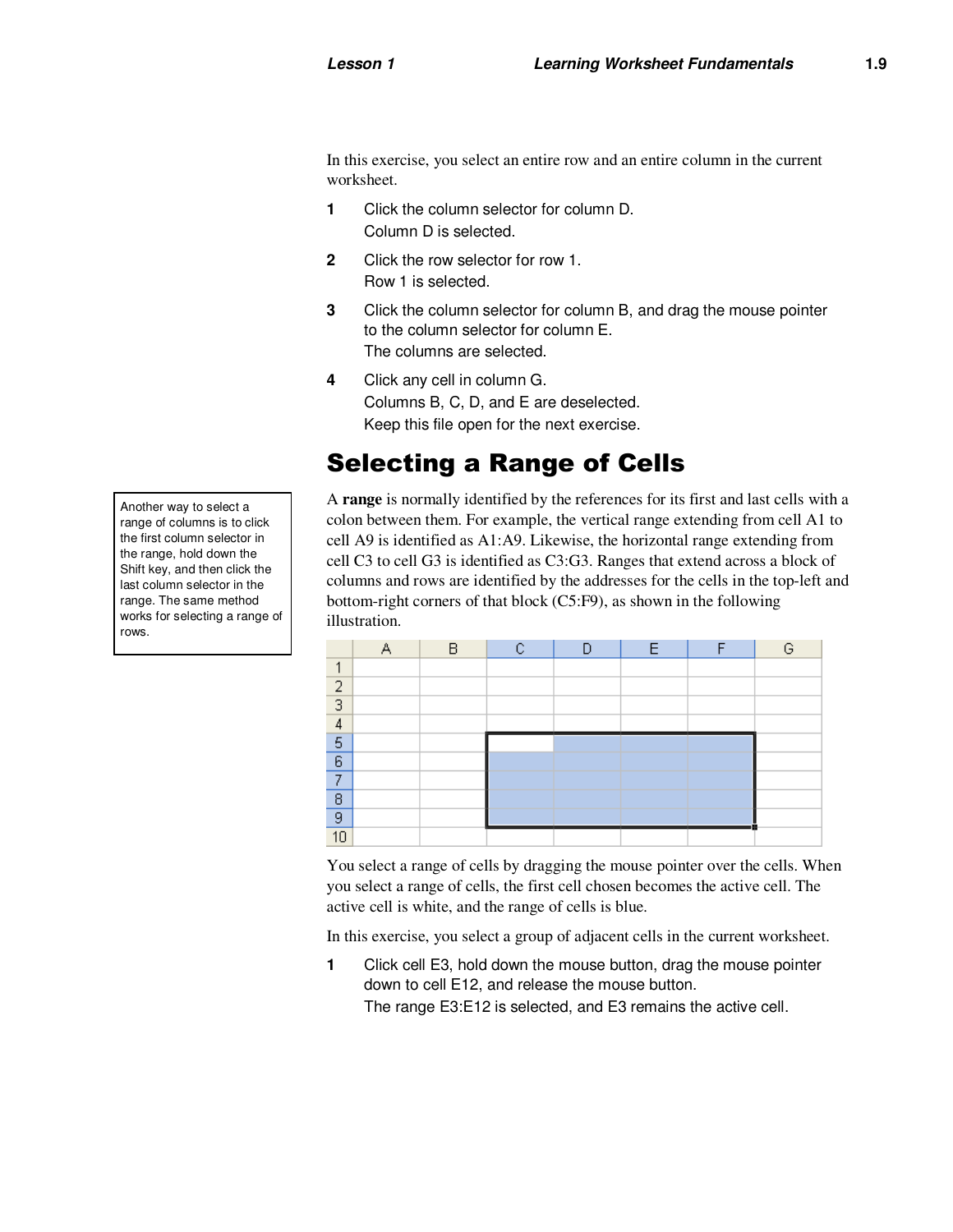**2** Click cell A5, hold down the Shift key, and click cell H16. The range is selected, and A5 remains the active cell.



To select multiple nonadjacent cell ranges, select the first range, hold down the Ctrl key, and then select any additional ranges.

After you've typed data for a cell, you can enter the data by pressing Enter, Tab, or the arrow keys. Anything that moves the insertion point out of the cell enters the data.

**3** Click cell F17, hold down the Shift key, and press the Down arrow key four times.

The range of cells from F17 to F21 (referred to as F17:F21) is selected.

#### Entering Text in a Worksheet

You can enter three basic categories of data in an Excel worksheet: text, numbers, and formulas. To enter text or numbers in a cell, you select the cell and type the information. As you type, each character appears in the Formula bar and in the active cell, along with the insertion point. The insertion point indicates where the next character will be inserted.

A text entry, which is sometimes called a label, is one that contains the characters A through Z, or any other character that doesn't have a purely numeric value. Sometimes a text entry includes numbers, such as in a street address.

By default, a text entry appears left-justified in a cell. If the entry is longer than the defined width of the cell, it either "spills over" into the adjacent cell (if that cell is empty), or it appears in truncated form (if the adjacent cell is not empty). Internally, however, the text is stored in only one cell and includes each character originally entered.

In this exercise, you enter text in a worksheet.

- **1** Click cell A1, type **Sales,** and press Enter. The text is entered into cell A1, and A2 becomes the active cell.
- **2** Click cell A3, type **Cabins**, and press Enter. Cell A3 contains the word Cabins, and the active cell moves to A4.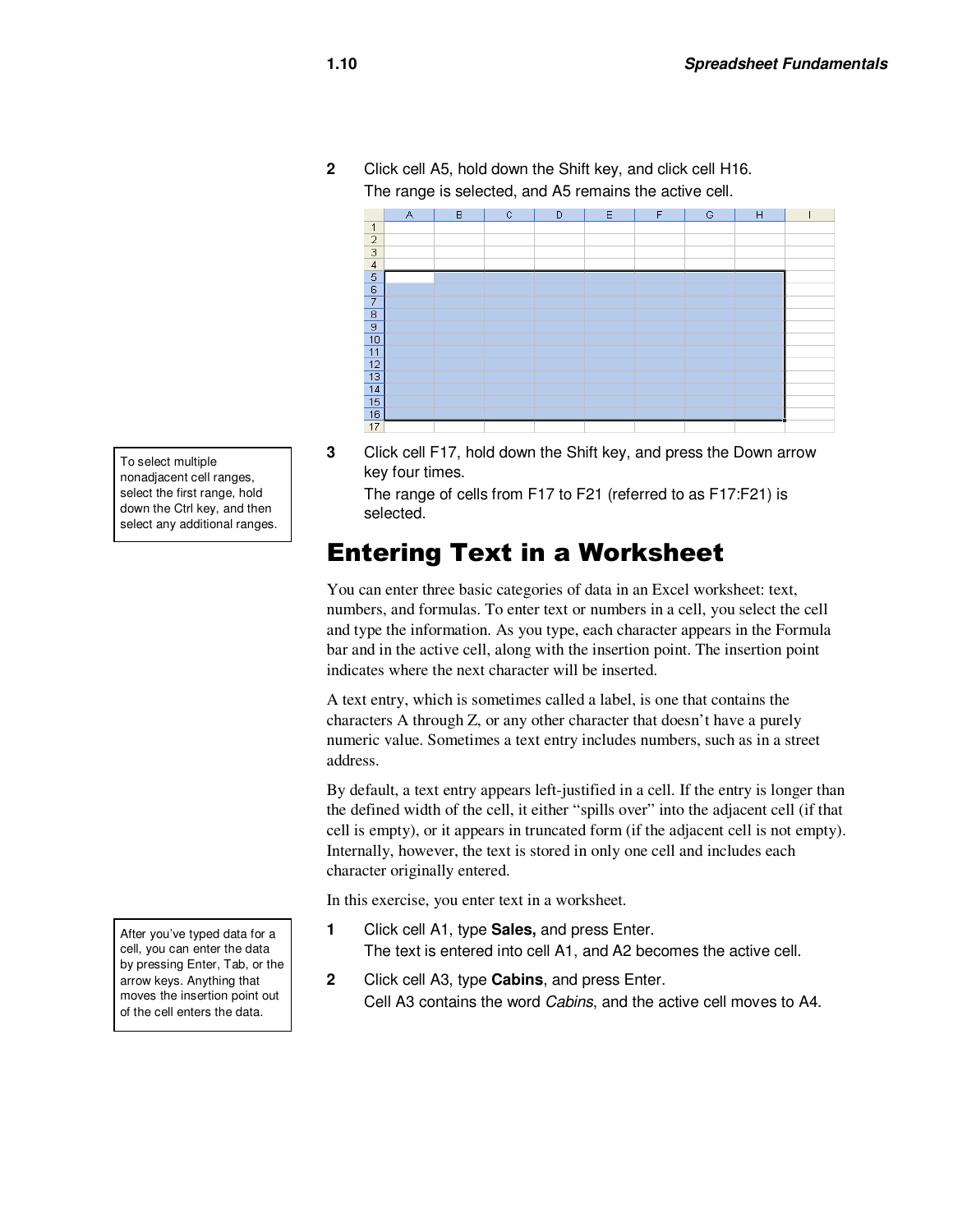**3** Type **Condos**, and press Enter.

The word Condos is entered into cell A4.

|                |               | R | C. |  |
|----------------|---------------|---|----|--|
|                |               |   |    |  |
|                | Sales         |   |    |  |
| 2              |               |   |    |  |
| $\frac{1}{3}$  | <b>Cabins</b> |   |    |  |
| 4              | Condos        |   |    |  |
| 5              |               |   |    |  |
| $\overline{a}$ |               |   |    |  |

Keep this file open for the next exercise.

#### Entering Numbers in a Worksheet

A numeric entry contains some combination of the digits 0 through 9 and, optionally, the following special characters.

| <b>Character</b> | <b>Used To</b>                                            |
|------------------|-----------------------------------------------------------|
| $+$              | Indicate a positive value                                 |
| $-$ or $( )$     | Indicate a negative value                                 |
| \$               | Indicate a currency value                                 |
| %                | Indicate a percentage                                     |
|                  | Indicate a fraction                                       |
|                  | Indicate a decimal value                                  |
| ,                | Separate the digits of the entry                          |
| E or e           | Display the entry in scientific (exponential)<br>notation |

If you start an entry with a plus sign to indicate a positive number, Excel ignores the sign. If you type parentheses to indicate a negative number, the number appears with a minus sign. If you include a dollar sign, a percent sign, a forward slash, a comma, or an exponential symbol, the program automatically assigns a numeric format to the entry.

By default, a numeric entry appears right-justified in a cell. If the entry is longer than the defined width of the cell, it appears in scientific notation, as pound signs (####), or rounded. Internally, however, Excel stores all numbers as originally entered.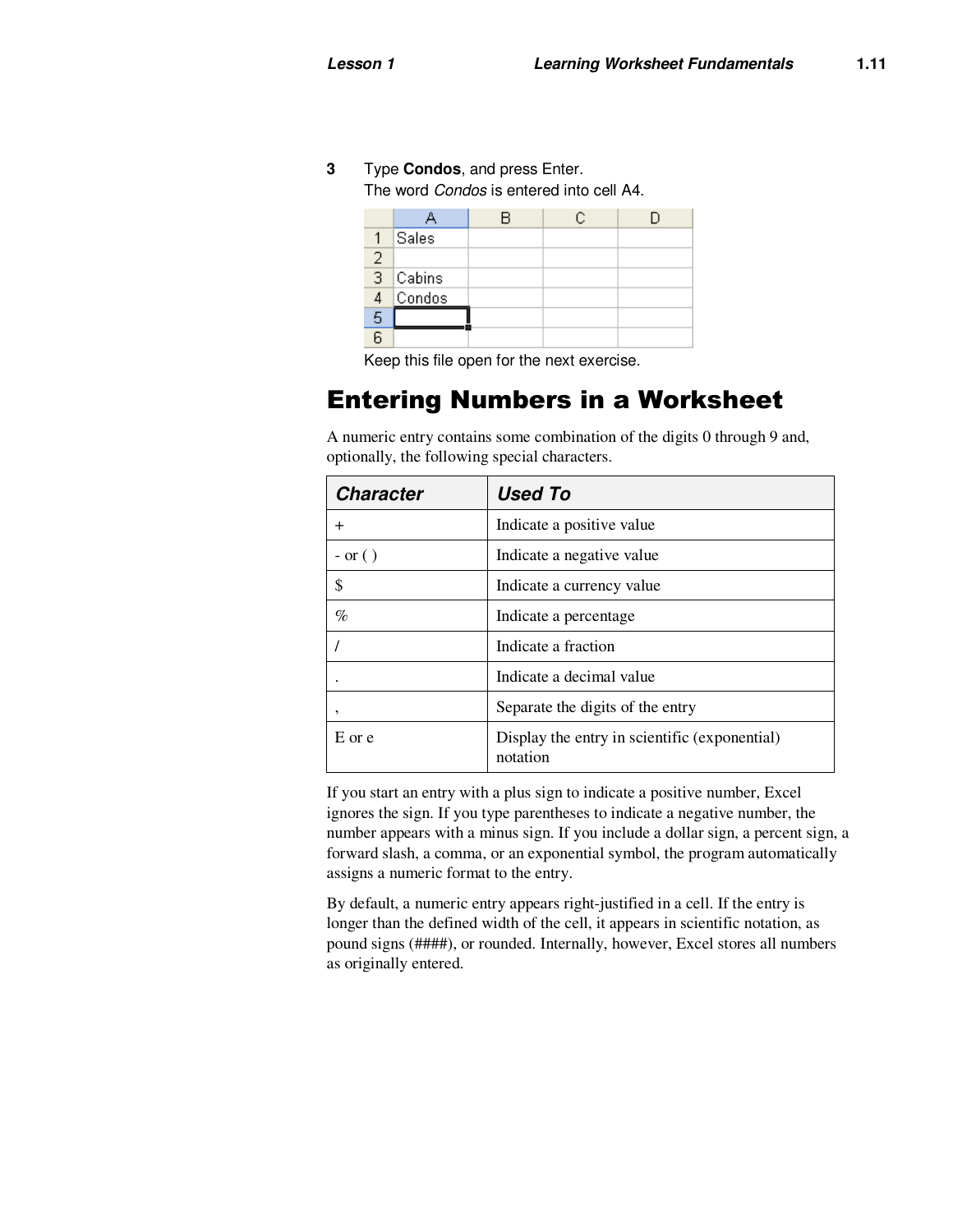You can enter numbers by using the number keys above the letters on your keyboard or by pressing the Num Lock key and using the numeric keypad. Num Lock is a toggle key. An indicator light on your keyboard shines when Num Lock is on.

To change the default date format of your computer, click Start, point to Control Panel, click Date, Time, Language and Regional Options, click Change the format of numbers, dates, and times, click the Customize button, select the Date tab, and select a format on the Short Date Format list.

In this exercise, you enter sales figures in your worksheet.

- **1** Click cell B3, type **42848**, and press Enter. The number is entered in cell B3, and B4 becomes the active cell.
- **2** Type **92346**, and press Enter. The number is entered in cell B4, and B5 becomes the active cell. Keep this file open for the next exercise.

# Entering Dates in a Worksheet

Dates in Excel worksheets can be represented using only numbers or a combination of text and numbers. For example, *January 22, 2004*, and *1/22/04* are two ways of entering the same date. Like text, dates are often used as row and column labels. But unlike text, dates are considered *serial numbers*; they are sequential and can be added, subtracted, and used in calculations.

Be careful when representing a year with just the last two digits of the year. Excel interprets two-digit years from 00 to 29 to represent the years 2000 to 2029; two-digit years from 30 to 99 are interpreted as 1930 to 1999. The default year format uses two digits; however, it is a good idea to type four-digit years and avoid ambiguity.

By default, a date entry appears right-justified in a cell. After you type and enter a date into a cell, Excel might reformat the date and express it in a different way. The way in which a date is represented in a cell is initially based on your computer's default date setting. You will learn how to choose date formats, including the four-digit year options, in the next lesson.

In this exercise, you enter dates in a worksheet.

- **1** Click cell B1, type **January 2004**, and press Tab. Excel abbreviates the date to Jan-04, and C1 becomes the active cell.
- **2** Type **Feb 2004**, and press Tab. Excel uses the same date formatting as above, and Feb-04 is entered in cell C1. D1 is now the active cell. Keep this file open for the next exercise.

#### Entering a Range of Data

To enter data in an individual cell, you type the data, and then press Enter. When you have several consecutive entries to make, you can select the range first to enter the data more quickly.

In this exercise, you enter more sales figures in your worksheet.

**1** Click cell C3, drag to cell D4, and release the mouse button. Cells C3, C4, D3, and D4 are selected.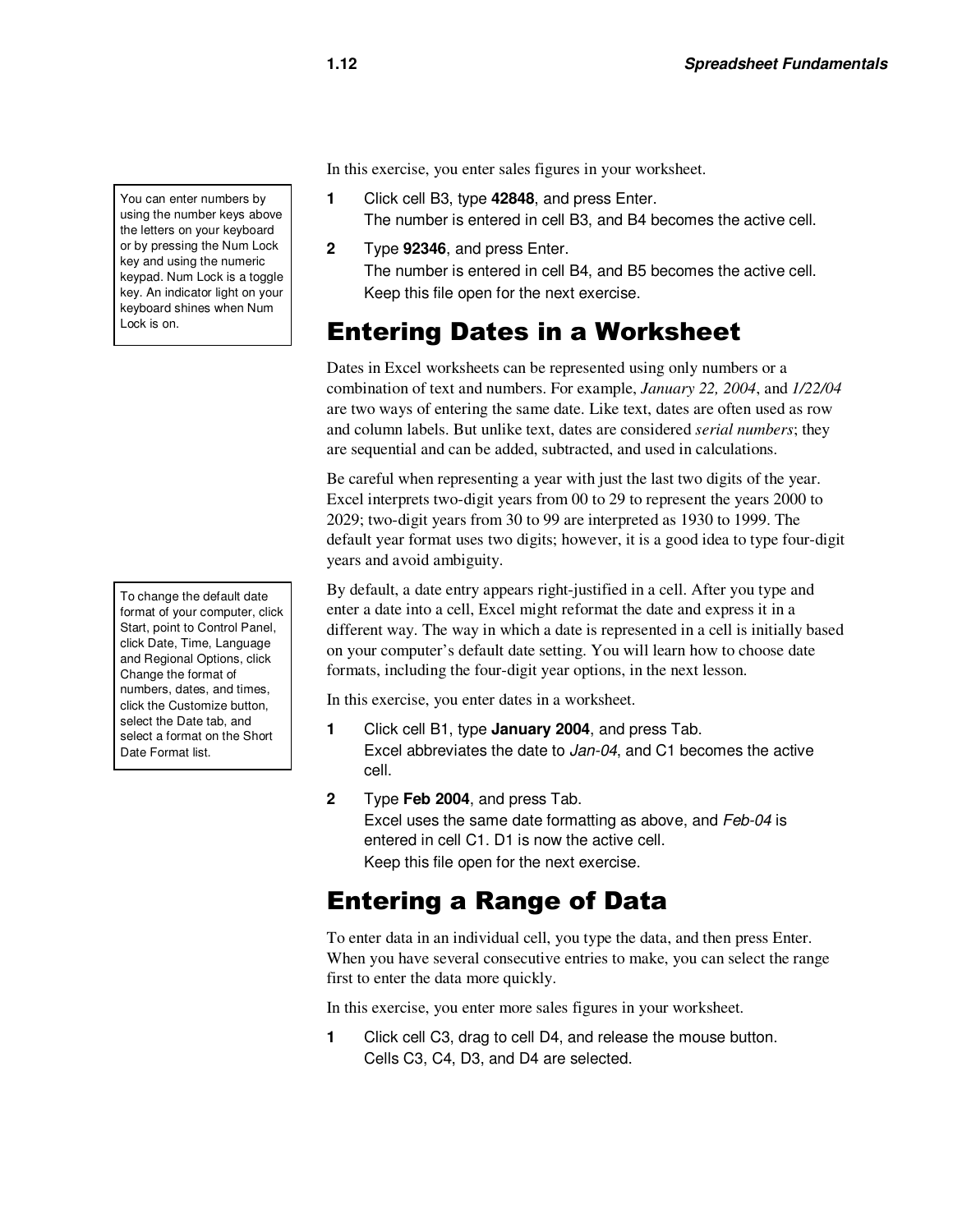**2** Type **39768**, and press Enter.

The number is entered into cell C3, and C4 becomes the active cell.

- **3** Type **90426**, and press Enter. The number is entered into cell C4, and D3 becomes the active cell.
- **4** Type **45122**, and press Enter.

The number is entered into cell D3, and D4 becomes the active cell.

| <b>Sales</b>  | Jan-04 | Feb-04 |       |  |
|---------------|--------|--------|-------|--|
|               |        |        |       |  |
| <b>Cabins</b> | 42848  | 39768  | 45122 |  |
| Condos        | 92346  | 90426  |       |  |
|               |        |        |       |  |

**5** Type **87409**, and press Enter.

The number is entered, and cell C3 becomes the active cell. Keep this file open for the next exercise.

#### Editing Cell Contents

After you have entered data in a cell, you can easily change the contents of the cell. However, you must first double-click the cell or click the cell and click in the Formula bar. Either of these actions puts Excel in Edit mode, which you can verify by checking that the word *Edit* appears in the Status bar. After that, you type and press the Delete or Backspace key to edit the data in the cell. When Excel is in Edit mode, two buttons appear to the left of the Formula bar: Cancel and Enter.



You can click the Cancel button or press the Esc key to cancel an entry before it is actually entered in the worksheet. Doing either of these deletes anything you have typed and brings Excel out of Edit mode. It also restores the previous contents of the active cell, if that cell contained data. You can click the Enter button to complete an entry.

In this exercise, you revise some of the entries in the current worksheet.

- **1** Click cell B3, position the mouse pointer between 2 and 8 in the Formula bar, and click. Edit mode is activated, and the insertion point appears as an I-beam.
- **2** Press Backspace, type **6**, and press Enter. Cell B3 now contains the entry 46848.
- **3** Click cell C4, type **92313**, and press Enter. Cell C4 now contains the entry 92313.

When entering text into a range of cells, you can press Tab to move from cell to cell horizontally and Enter to move from cell to cell vertically. When you reach the end of a column within a range, pressing Enter will take you to the cell at the top of the next column in the range.

If you click a cell and then press F2, Edit mode is activated, and the insertion point is placed at the end of the cell, allowing you to add to the current contents.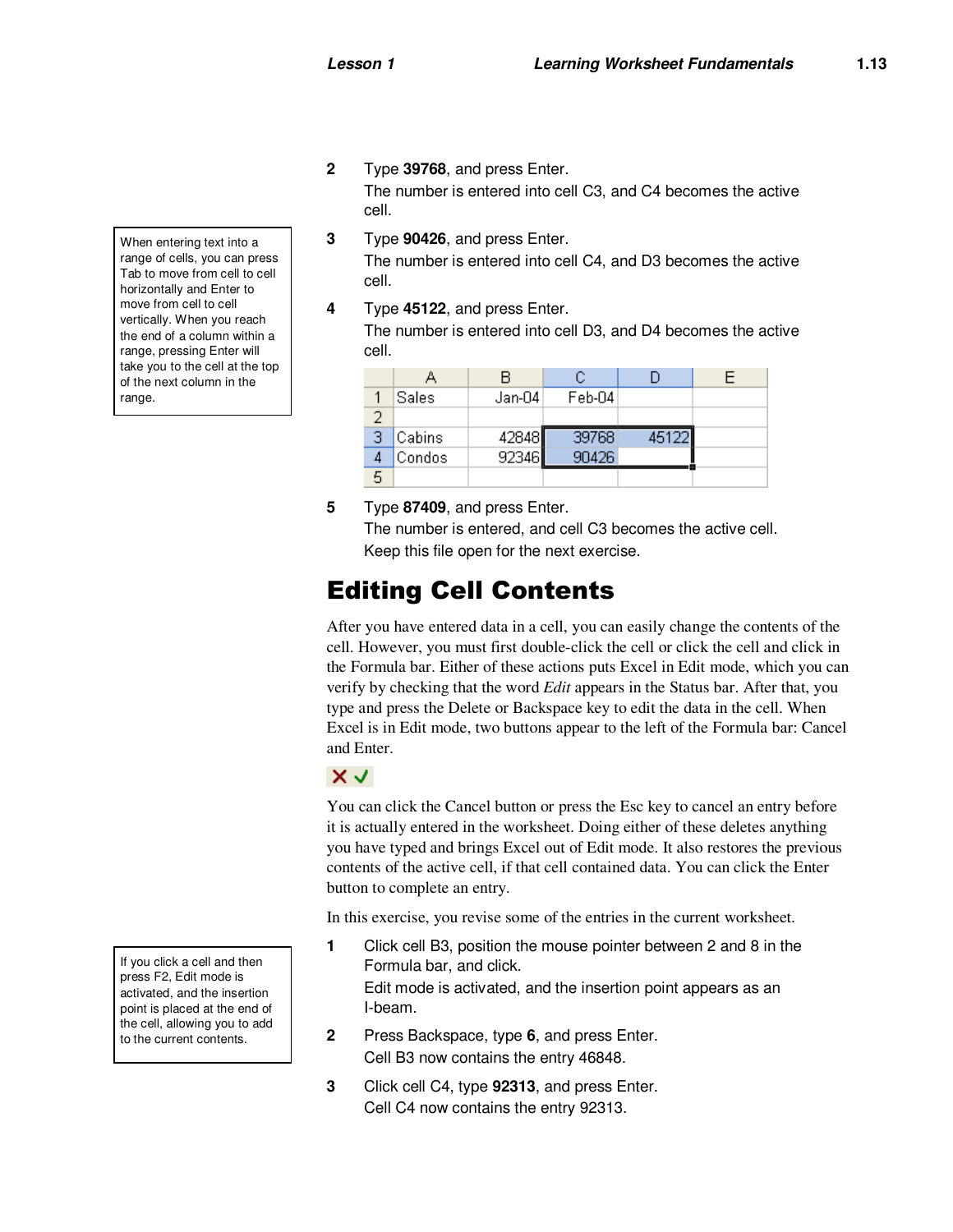**4** Click cell C3, type **65452**, and click the Cancel button on the Formula bar.

The data entry is cancelled and the original value is restored. Keep this file open for the next exercise.

#### Moving Between Worksheets

As explained at the beginning of this lesson, each Excel workbook is made up of individual worksheets. This gives you the flexibility to group worksheets with similar subject matter together in one workbook. By default, a new workbook contains three blank worksheets. More worksheets can be added as needed and unused worksheets can be deleted if desired. The names of the sheets appear in tabs along the bottom of the workbook window.

|  |  | $\overline{H}$ ( $\rightarrow$ $\overline{H}$ ) Sheet1 $\sqrt{S}$ Sheet3 $\sqrt{S}$ |  |
|--|--|-------------------------------------------------------------------------------------|--|
|  |  |                                                                                     |  |
|  |  |                                                                                     |  |

In this exercise, you view two worksheets within the same workbook.

- **1** Click the Sheet2 tab at the bottom of the workbook window. Sheet2 and its contents appear. The worksheet is blank.
- **2** Click the Sheet1 tab at the bottom of the workbook window. Sheet1 and its contents reappear. Keep this file open for the next exercise.

#### Naming and Saving a Workbook

When you finish entering and editing data in a workbook, you need to name and save the workbook on your hard disk so that the information will be available the next time you start your computer. Saving workbook files is similar to saving other types of files in Windows programs. The first time you save a workbook, you need to name it and specify in which folder you want to save it. You can save it in a folder on your computer's hard disk or, if your computer is connected to a network, on a hard disk in a different computer. You can even create a folder in which to save the workbook by using tools within Excel. After you've saved a workbook, you can just click the Save button on the Standard toolbar to save any changes you made after the last time you saved. The workbook will be saved with the same name and in the same place.

If you want to save the workbook with a different name or in a different folder, you can make those changes by performing the same steps that you performed when you saved the workbook for the first time. As with any other Windows file, a workbook's name can be up to 255 characters long, but it can't contain any of the following characters:

 $1 > <$ \* ? " | : ;

Right-click a sheet tab to display a shortcut menu that allows you to, among other options, insert or delete worksheets.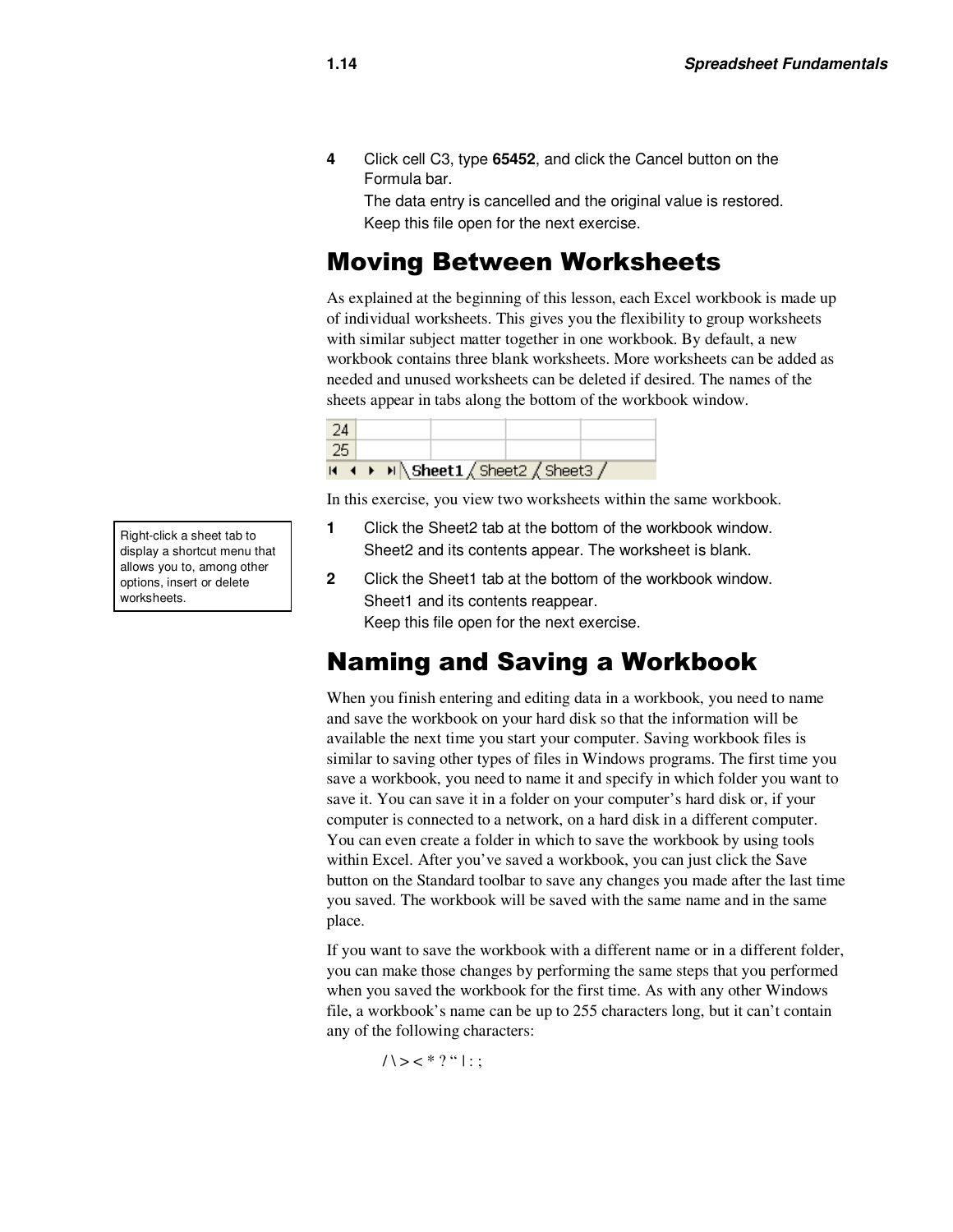You can also use the controls in the Save As dialog box to specify a different format for the new file. For example, you might need to save an Excel file in a different format so that you can share the file with another person who uses a different spreadsheet program, or even for use in a non-spreadsheet program.

In this exercise, you save your workbook into a folder you create from within Excel. You also save the workbook as a Lotus file. (Lotus is another spreadsheet program.)

**1** On the File menu, click Save As.

Excel displays the Save As dialog box. The files and folders that appear in this dialog box will depend on the folder that was last used to save a workbook on your computer.

| Save As              |                                                                              |                                  |                      |                                                                                                       |  |        |
|----------------------|------------------------------------------------------------------------------|----------------------------------|----------------------|-------------------------------------------------------------------------------------------------------|--|--------|
| Save in:             | My Documents                                                                 |                                  | $\blacktriangledown$ | $  \mathbf{E}$ $\mathbf{Q}$ $\times$ $\mathbf{E}$ $\mathbf{E}$ $\mathbf{F}$ $\mathbf{F}$ $\mathbf{F}$ |  |        |
| 33<br>History        | My Data Sources<br>My eBooks<br>My Music<br>My Pictures<br>My Received Files |                                  |                      |                                                                                                       |  |        |
| My Documents         | <b>O</b> My Webs<br>SnagIt Catalog                                           |                                  |                      |                                                                                                       |  |        |
| Desktop              |                                                                              |                                  |                      |                                                                                                       |  |        |
| *<br>Favorites       |                                                                              |                                  |                      |                                                                                                       |  |        |
|                      | File name:                                                                   | Book1.xls                        |                      |                                                                                                       |  | Save   |
| My Network<br>Places | Save as type:                                                                | Microsoft Excel Workbook (*.xls) |                      |                                                                                                       |  | Cancel |

- **2** Click the Save In down arrow, and click the icon for your local hard disk (probably drive C).
- **3** Double-click the Spreadsheet Fundamentals Practice folder.
- **4** Click the Create New Folder button in the dialog box. The New Folder dialog box appears.
- **5** Type **2004 Sales**, and click OK.

The New Folder dialog box closes and the Save As dialog box displays the 2004 Sales folder. The name Book1 appears in the File name text box because Book1 is the open file.

**6** Select the text in the File name text box, type **Lodging Sales,** and then click Save.

The file is named and saved.

- **7** On the file menu, click Save As.
- **8** In the Save As dialog box, click the down arrow in the Save as type text box.
- **9** Scroll and select the WK4(1-2-3)(\*.wk4) option.

The Places bar in the Open and Save As dialog boxes gives you convenient access to files stored in your My Documents folder, in your Favorites folder, and on your desktop. The History folder on the Places bar also provides easy access to recently opened workbooks.

You can also create folders using Windows Explorer. You don't have to create them within Excel.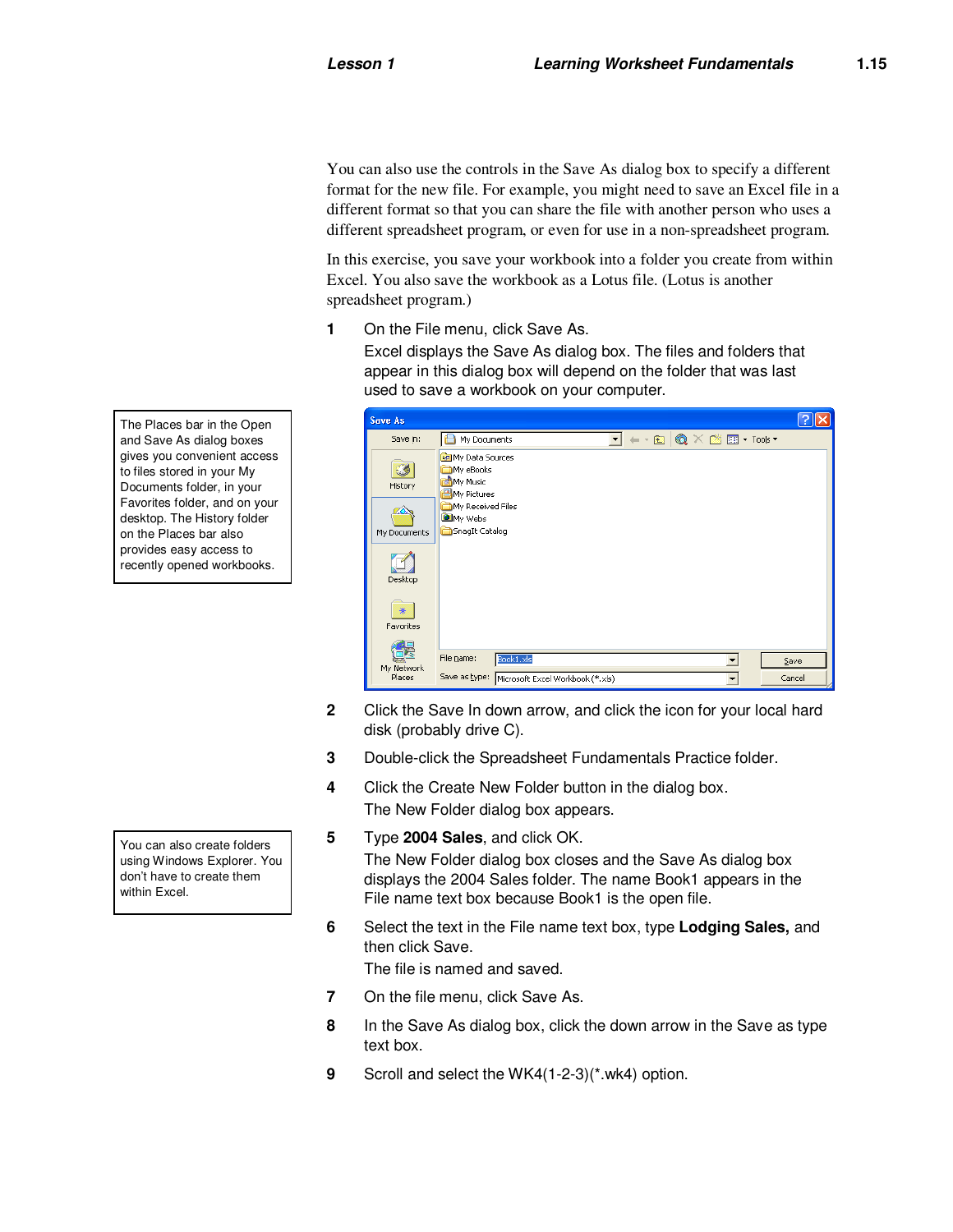**10** Click Save.

Your file is now saved with the same name but as a Lotus spreadsheet so it has a different file name extension.

**11** Close the workbook, but leave Excel open.

# Opening a Workbook

After you save an Excel workbook, you can reopen it at any time to review its contents and make changes. Excel keeps track of the last four workbooks you opened and places their file names at the bottom of the File menu. To open a file that's not on this list, you begin by displaying the Open dialog box.

In this exercise, you display the Open dialog box, open an existing workbook, and then close the workbook.

- **1** On the Standard toolbar, click the Open button. The Open dialog box appears.
- **2** Click the Look in down arrow, click the icon for your hard disk, and double-click the Spreadsheet Fundamentals Practice folder. The contents of the Spreadsheet Fundamentals Practice folder appear in the Open dialog box.

| Open                 |                                                             |                                                                                                                                                                                                                                                                                                                                                                                                                          |
|----------------------|-------------------------------------------------------------|--------------------------------------------------------------------------------------------------------------------------------------------------------------------------------------------------------------------------------------------------------------------------------------------------------------------------------------------------------------------------------------------------------------------------|
| Look in:             | Spreadsheet Fundamentals Practice                           | $\Leftrightarrow$ $\cdot$ $\bigcirc$ $\bigcirc$ $\bigcirc$ $\times$ $\bigcirc$ $\bigcirc$ $\bigcirc$ $\bigcirc$ $\bigcirc$ $\bigcirc$ $\bigcirc$ $\bigcirc$ $\bigcirc$ $\bigcirc$ $\bigcirc$ $\bigcirc$ $\bigcirc$ $\bigcirc$ $\bigcirc$ $\bigcirc$ $\bigcirc$ $\bigcirc$ $\bigcirc$ $\bigcirc$ $\bigcirc$ $\bigcirc$ $\bigcirc$ $\bigcirc$ $\bigcirc$ $\bigcirc$ $\bigcirc$ $\bigcirc$ $\bigcirc$ $\bigcirc$ $\bigcirc$ |
|                      | Name $\triangle$<br>,,,,,,,,,,,,,,,,,,,,,,,,,<br>2004 Sales | Size<br>Type<br>File Folder                                                                                                                                                                                                                                                                                                                                                                                              |
| History              | Lesson01<br>Lesson02                                        | File Folder<br>File Folder                                                                                                                                                                                                                                                                                                                                                                                               |
| My Documents         | esson03<br>Lesson04<br>Lesson05                             | File Folder<br>File Folder<br>File Folder                                                                                                                                                                                                                                                                                                                                                                                |
|                      | Lesson06<br>Lesson07                                        | File Folder<br>File Folder                                                                                                                                                                                                                                                                                                                                                                                               |
| Desktop              | Lesson08<br>Lesson09                                        | File Folder<br>File Folder                                                                                                                                                                                                                                                                                                                                                                                               |
| *<br>Favorites       |                                                             |                                                                                                                                                                                                                                                                                                                                                                                                                          |
|                      | k<br>ШI                                                     |                                                                                                                                                                                                                                                                                                                                                                                                                          |
| My Network<br>Places | File name:<br>Files of type:                                | Open<br>Cancel                                                                                                                                                                                                                                                                                                                                                                                                           |
|                      | All Microsoft Excel Files                                   |                                                                                                                                                                                                                                                                                                                                                                                                                          |

You can also open a file by double-clicking the Excel icon next to the file name in the Open dialog box.

If you open an existing workbook, Excel closes the blank Book1 workbook that appeared when you started the program.

**3** Double-click the Lesson01 folder. .

The names of the files stored in the Lesson01 folder appear.

- **4** Click the Employee Information file, and click Open. The Open dialog box closes and the Employee Information file appears.
- **5** On the File menu, click Close. Excel closes the Employee Information workbook.
- **6** Click File on the menu bar. Excel displays a list of recently opened workbooks at the bottom of the File menu.

You can also display the Open dialog box by clicking Open on the File menu.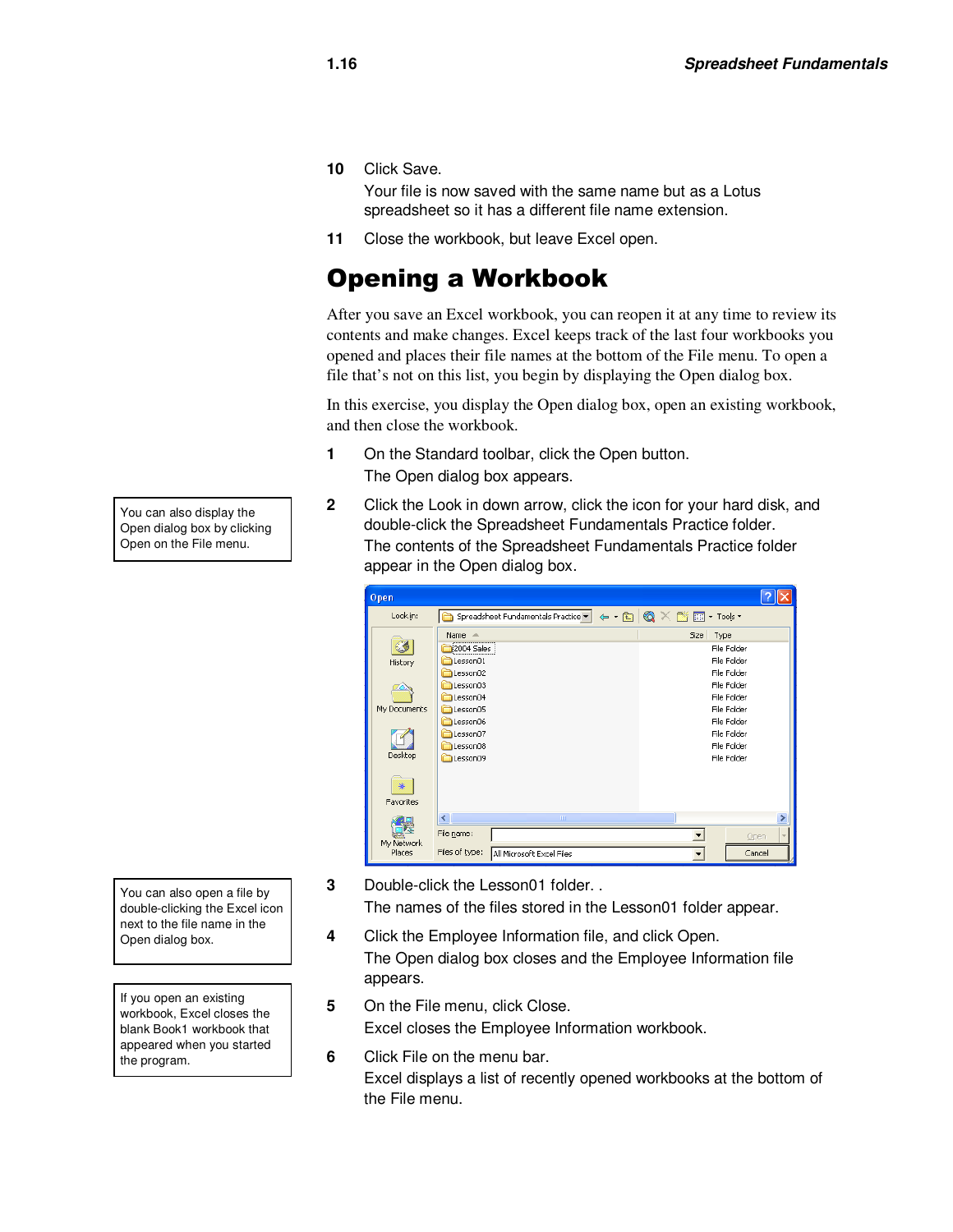**7** On the File menu, click Employee Information. The file opens. Keep this file open for the next exercise.

#### Renaming a Worksheet

By default, the worksheets in each Excel workbook are named Sheet1, Sheet2, and Sheet3. Just as giving a unique name to your workbook helps you remember what is in it, renaming a worksheet can remind you of its contents.

In this exercise, you give a worksheet a different name.

- **1** Double-click the Sheet1 sheet tab. Sheet1 is selected within the tab.
- **2** Type **Directory**, and press Enter. Directory appears in the sheet tab. Keep this file open for the next exercise.

#### Previewing and Printing a Worksheet

After a worksheet is complete, you can preview and print its contents. To print a worksheet, you begin by displaying the Print dialog box. In this dialog box, you can change most print settings, preview the data, and print the worksheet.

It is a good idea to check the spelling in a worksheet before printing it. Click the Spelling button on the Standard toolbar to begin checking the worksheet.

Also before printing a worksheet, you can preview it. The **Print Preview** window displays a full-page view of the file just as it will be printed so that you can check the format and overall layout before actually printing.

You can also rename a worksheet by right-clicking the sheet tab and then clicking Rename.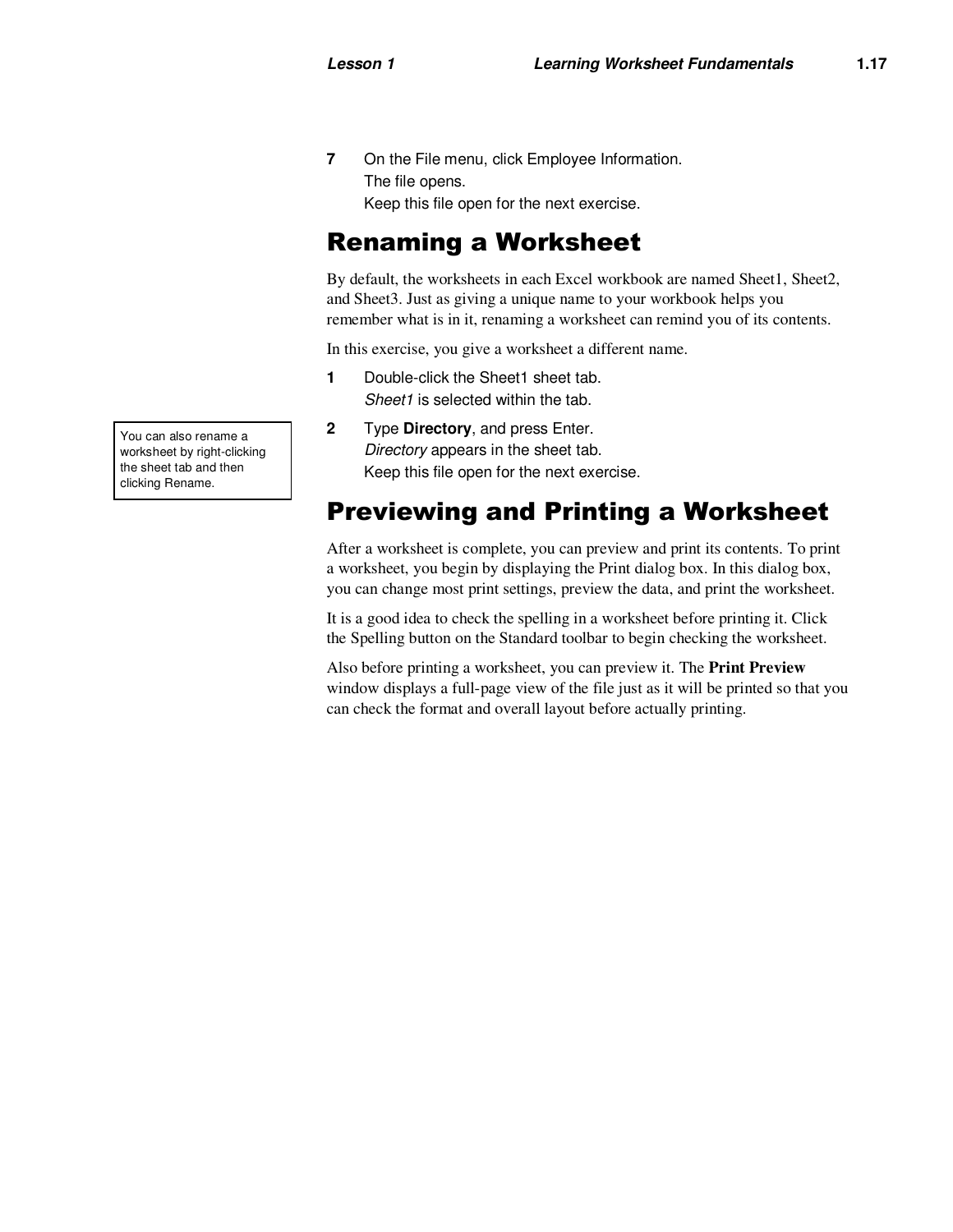

Commands available in the Print Preview window appear as buttons across the top of the window. The current page number and total number of pages in the worksheet appear in the bottom-left corner of the window.

When you're ready to print, you can decide to print the entire workbook, a single sheet in a workbook, or just a selected range of data. You can select the range of cells you want to print before displaying the Print dialog box, or you can specify the range you want to print in the Print dialog box.

In this exercise, you preview and print the current worksheet.

- **1** Click the Print Preview button on the Standard toolbar. The file appears in the Print Preview window.
- **2** Click anywhere in the worksheet. The zoom factor is increased, and the preview is enlarged.
- **3** Click anywhere in the worksheet again. The zoom factor is decreased, and the preview is reduced.
- **4** Click the Close button on the Print Preview toolbar. The Print Preview window closes.
- **5** On the File menu, click Print. The Print dialog box appears.
- **6** Click OK. The current worksheet is printed.
- **7** Click the Save button on the Standard toolbar. The worksheet is saved using the current name. Keep this file open for the next exercise.

To print a file from the Print Preview window, click Print on the Print Preview toolbar to display the Print dialog box.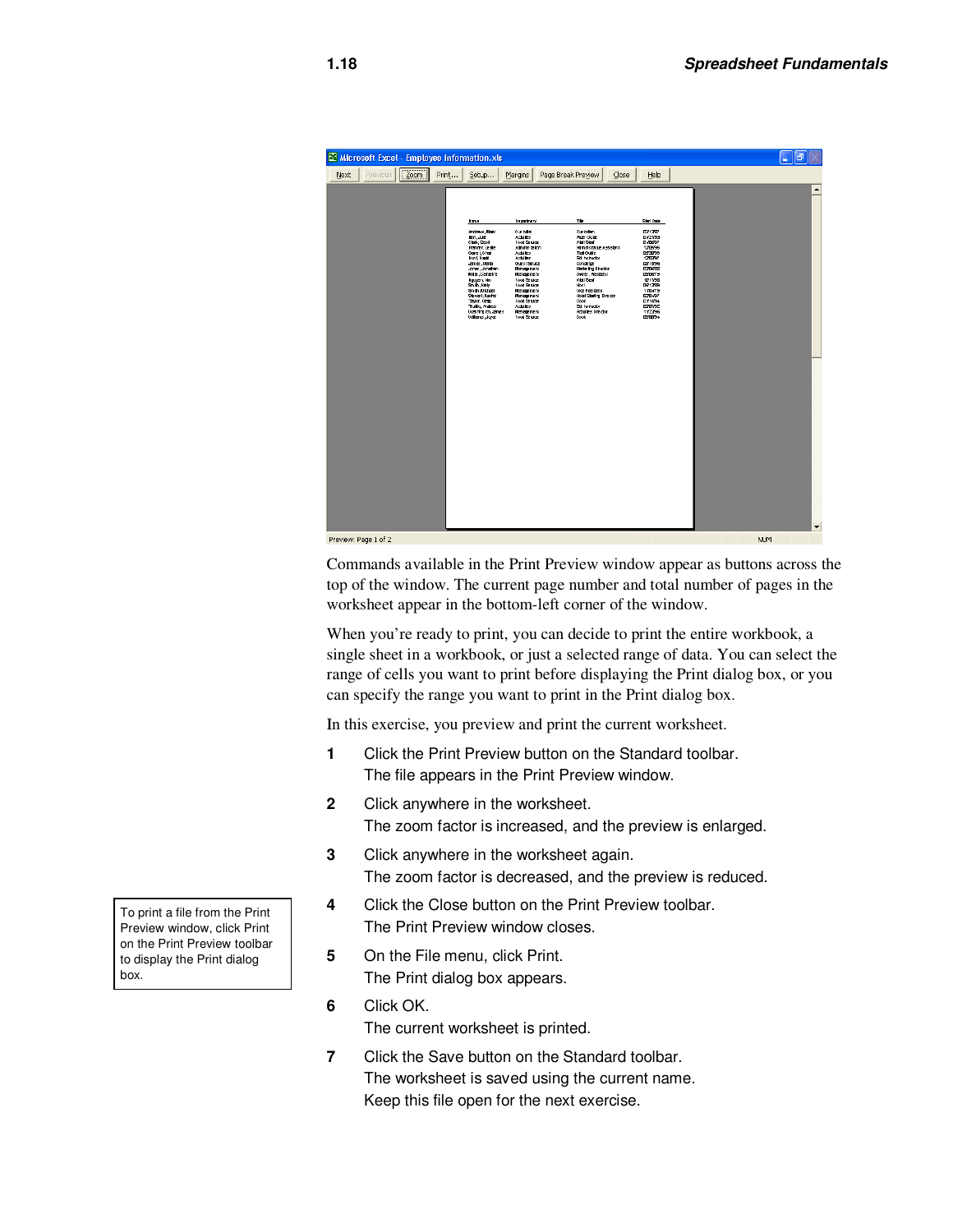The Close button above the Close Window button is used to quit Excel. Be careful not to click Close instead of Close Window. If you're not sure which button to click, position the mouse pointer over the button for a moment. A ScreenTip will appear, telling you the name of the button on which the mouse pointer is positioned.

To close all open workbooks at once, hold down the Shift key, and then click Close All on the File menu.

#### Closing a Workbook and Quitting

You can remove a workbook from the window by closing the workbook or by quitting Excel. Closing the current workbook leaves Excel running, while closing quits the Excel program.

After a workbook is saved on your hard disk, you can clear it from the screen by closing the workbook window. If the workbook has not been saved, Excel will prompt you to save it before closing the window. When you have finished using Excel, you need to close it using Excel commands. Never turn off your computer while a program is running.

In this exercise, you close a workbook and quit Excel.

**1** Click the Close button in the top-right corner of the workbook window.

The workbook closes.

**2** Click the Close button in the top-right corner of the Excel window. Excel closes.

#### Lesson Wrap-Up

In this lesson, you learned how to navigate in Excel and how to select cells, rows, and columns. You also learned how to enter and edit text in cells; how to switch among different worksheets; how to save, open, and close workbooks; and how to rename and print different worksheets in a workbook.

If you are continuing to other lessons:

■ Restart Excel.

If you are not continuing to other lessons:

Excel is already closed.

#### Quick Quiz

- **1** How can you select all cells in a worksheet simultaneously?
- **2** How can you open an existing workbook?
- **3** What is the easiest way to enter data in a range of cells?
- **4** How can you rename a worksheet?
- **5** How can you close all open workbooks at once?
- **6** What are two ways to select a range of cells?
- **7** How can you select nonadjacent ranges of cells?
- **8** What's the difference between clicking New on the File menu, and clicking the New button?
- **9** What are three characters that can't be used in the name of a workbook?